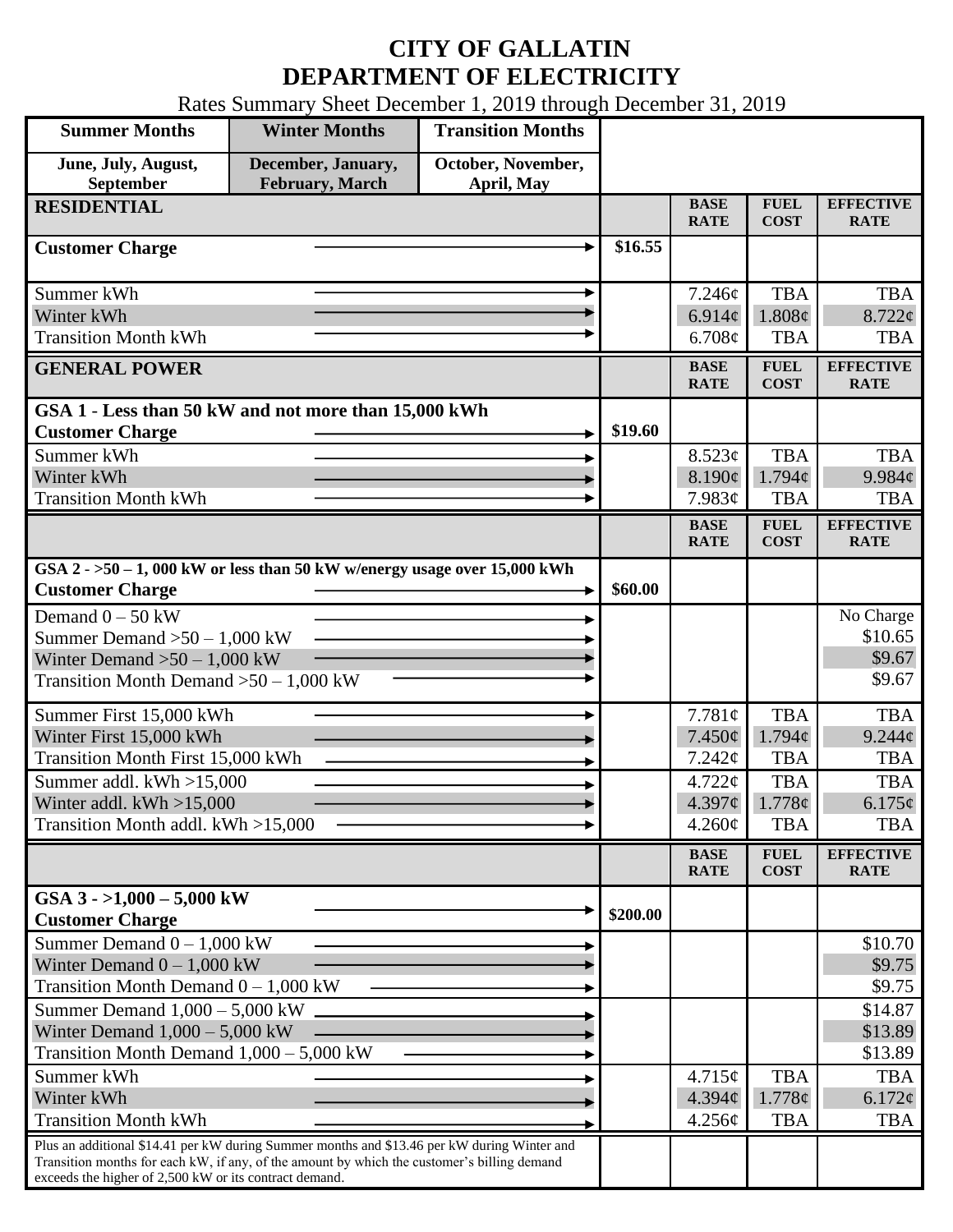| October, November,<br>June, July, August,<br>December, January,<br>February, March<br>September<br>April, May<br><b>BASE</b><br><b>FUEL</b><br><b>EFFECTIVE</b><br><b>GENERAL POWER CONTINUE</b><br><b>COST</b><br><b>RATE</b><br><b>RATE</b><br><b>TD GSA</b><br>\$1,500<br><b>Customer Charge</b><br><b>Onpeak Summer Demand</b><br>\$10.87<br><b>Onpeak Winter Demand</b><br>\$9.99<br><b>Onpeak Transition Month Demand</b><br>\$9.99<br><b>Offpeak Excess of Contract Demand</b><br>Summer<br>\$10.87<br>Winter<br>\$9.99<br>Transition<br>\$9.99<br><b>Max Demand</b><br>\$5.23<br><b>Onpeak Summer kWh</b><br>8.049¢<br><b>TBA</b><br><b>TBA</b><br>$1.799\epsilon$<br><b>Onpeak Winter kWh</b><br>6.520¢<br>8.319¢<br><b>Onpeak Transition Month kWh</b><br>5.115¢<br><b>TBA</b><br><b>TBA</b><br>Offpeak Summer kWh First 200 HUD<br><b>TBA</b><br>$4.700\text{¢}$<br><b>TBA</b><br><b>TBA</b><br>Offpeak Summer kWh Next 200 HUD<br>$0.452\mathcal{C}$<br><b>TBA</b><br><b>Additional HUD</b><br>0.149¢<br><b>TBA</b><br><b>TBA</b><br>$1.799\mathcal{C}$<br>Offpeak Winter kWh First 200 HUD<br>4.996¢<br>$6.795\ell$<br>Offpeak Winter kWh Next 200 HUD<br>0.452¢<br>$1.799\mathcal{C}$<br>$2.251\ell$<br><b>Additional HUD</b><br>0.149¢<br>$1.799\epsilon$<br>$1.948\ell$<br>Offpeak Transition kWh First 200 HUD<br>5.115¢<br><b>TBA</b><br><b>TBA</b><br>Offpeak Transition kWh Next 200 HUD<br><b>TBA</b><br><b>TBA</b><br>.452 $\phi$<br><b>Additional HUD</b><br><b>TBA</b><br><b>TBA</b><br>.149 $\phi$<br><b>EFFECTIVE</b><br><b>BASE</b><br><b>FUEL</b><br><b>RATE</b><br><b>COST</b><br><b>RATE</b><br>GSB Demands from $5,001 - 15,000$ kW<br>\$1,500<br><b>Customer Charge</b><br>Onpeak Summer Demand 5,000 - 15,000 kW<br>\$10.87<br>Onpeak Winter Demand $5,000 - 15,000$ kW<br>\$9.90<br>Onpeak Transition Month Demand 5,000 – 15,000 kW<br>\$9.90<br><b>Offpeak Excess of Contract Demand</b><br>Summer<br>\$10.87<br>Winter<br>\$9.90<br>Transition<br>\$9.90<br><b>Max Demand</b><br>\$5.21<br><b>TBA</b><br><b>TBA</b><br><b>Onpeak Summer kWh</b><br>6.513¢<br>5.378 $\phi$<br>$1.777\phi$<br><b>Onpeak Winter kWh</b><br>$7.155\phi$<br><b>Onpeak Transition Month kWh</b><br>3.990¢<br><b>TBA</b><br><b>TBA</b><br>Offpeak Summer kWh First 200 HUD<br><b>TBA</b><br>$4.022\phi$<br><b>TBA</b><br><b>TBA</b><br>Offpeak Summer kWh Next 200 HUD<br>0.564¢<br><b>TBA</b><br>$0.223\phi$<br><b>Additional HUD</b><br><b>TBA</b><br><b>TBA</b><br>Offpeak Winter kWh First 200 HUD<br>$1.777\phi$<br>$4.244\phi$<br>$6.021\phi$<br>Offpeak Winter kWh Next 200 HUD<br>0.564¢<br>$1.777\phi$<br>$2.341\phi$<br>$0.223\phi$<br><b>Additional HUD</b><br>$1.777\phi$<br>$2.000\phi$<br>Offpeak Transition kWh First 200 HUD<br>$3.990\text{¢}$<br><b>TBA</b><br><b>TBA</b><br>Offpeak Transition kWh Next 200 HUD<br>$0.564\phi$<br><b>TBA</b><br><b>TBA</b> | <b>Summer Months</b>  | <b>Winter Months</b> | <b>Transition Months</b> |             |            |            |
|---------------------------------------------------------------------------------------------------------------------------------------------------------------------------------------------------------------------------------------------------------------------------------------------------------------------------------------------------------------------------------------------------------------------------------------------------------------------------------------------------------------------------------------------------------------------------------------------------------------------------------------------------------------------------------------------------------------------------------------------------------------------------------------------------------------------------------------------------------------------------------------------------------------------------------------------------------------------------------------------------------------------------------------------------------------------------------------------------------------------------------------------------------------------------------------------------------------------------------------------------------------------------------------------------------------------------------------------------------------------------------------------------------------------------------------------------------------------------------------------------------------------------------------------------------------------------------------------------------------------------------------------------------------------------------------------------------------------------------------------------------------------------------------------------------------------------------------------------------------------------------------------------------------------------------------------------------------------------------------------------------------------------------------------------------------------------------------------------------------------------------------------------------------------------------------------------------------------------------------------------------------------------------------------------------------------------------------------------------------------------------------------------------------------------------------------------------------------------------------------------------------------------------------------------------------------------------------------------------------------------------------------------------------------------------------------------------------------------------------------------------------------------------------------------------------------------------------------------------------------------------------------|-----------------------|----------------------|--------------------------|-------------|------------|------------|
|                                                                                                                                                                                                                                                                                                                                                                                                                                                                                                                                                                                                                                                                                                                                                                                                                                                                                                                                                                                                                                                                                                                                                                                                                                                                                                                                                                                                                                                                                                                                                                                                                                                                                                                                                                                                                                                                                                                                                                                                                                                                                                                                                                                                                                                                                                                                                                                                                                                                                                                                                                                                                                                                                                                                                                                                                                                                                             |                       |                      |                          |             |            |            |
|                                                                                                                                                                                                                                                                                                                                                                                                                                                                                                                                                                                                                                                                                                                                                                                                                                                                                                                                                                                                                                                                                                                                                                                                                                                                                                                                                                                                                                                                                                                                                                                                                                                                                                                                                                                                                                                                                                                                                                                                                                                                                                                                                                                                                                                                                                                                                                                                                                                                                                                                                                                                                                                                                                                                                                                                                                                                                             |                       |                      |                          |             |            |            |
|                                                                                                                                                                                                                                                                                                                                                                                                                                                                                                                                                                                                                                                                                                                                                                                                                                                                                                                                                                                                                                                                                                                                                                                                                                                                                                                                                                                                                                                                                                                                                                                                                                                                                                                                                                                                                                                                                                                                                                                                                                                                                                                                                                                                                                                                                                                                                                                                                                                                                                                                                                                                                                                                                                                                                                                                                                                                                             |                       |                      |                          |             |            |            |
|                                                                                                                                                                                                                                                                                                                                                                                                                                                                                                                                                                                                                                                                                                                                                                                                                                                                                                                                                                                                                                                                                                                                                                                                                                                                                                                                                                                                                                                                                                                                                                                                                                                                                                                                                                                                                                                                                                                                                                                                                                                                                                                                                                                                                                                                                                                                                                                                                                                                                                                                                                                                                                                                                                                                                                                                                                                                                             |                       |                      |                          |             |            |            |
|                                                                                                                                                                                                                                                                                                                                                                                                                                                                                                                                                                                                                                                                                                                                                                                                                                                                                                                                                                                                                                                                                                                                                                                                                                                                                                                                                                                                                                                                                                                                                                                                                                                                                                                                                                                                                                                                                                                                                                                                                                                                                                                                                                                                                                                                                                                                                                                                                                                                                                                                                                                                                                                                                                                                                                                                                                                                                             |                       |                      |                          |             |            |            |
|                                                                                                                                                                                                                                                                                                                                                                                                                                                                                                                                                                                                                                                                                                                                                                                                                                                                                                                                                                                                                                                                                                                                                                                                                                                                                                                                                                                                                                                                                                                                                                                                                                                                                                                                                                                                                                                                                                                                                                                                                                                                                                                                                                                                                                                                                                                                                                                                                                                                                                                                                                                                                                                                                                                                                                                                                                                                                             |                       |                      |                          |             |            |            |
|                                                                                                                                                                                                                                                                                                                                                                                                                                                                                                                                                                                                                                                                                                                                                                                                                                                                                                                                                                                                                                                                                                                                                                                                                                                                                                                                                                                                                                                                                                                                                                                                                                                                                                                                                                                                                                                                                                                                                                                                                                                                                                                                                                                                                                                                                                                                                                                                                                                                                                                                                                                                                                                                                                                                                                                                                                                                                             |                       |                      |                          |             |            |            |
|                                                                                                                                                                                                                                                                                                                                                                                                                                                                                                                                                                                                                                                                                                                                                                                                                                                                                                                                                                                                                                                                                                                                                                                                                                                                                                                                                                                                                                                                                                                                                                                                                                                                                                                                                                                                                                                                                                                                                                                                                                                                                                                                                                                                                                                                                                                                                                                                                                                                                                                                                                                                                                                                                                                                                                                                                                                                                             |                       |                      |                          |             |            |            |
|                                                                                                                                                                                                                                                                                                                                                                                                                                                                                                                                                                                                                                                                                                                                                                                                                                                                                                                                                                                                                                                                                                                                                                                                                                                                                                                                                                                                                                                                                                                                                                                                                                                                                                                                                                                                                                                                                                                                                                                                                                                                                                                                                                                                                                                                                                                                                                                                                                                                                                                                                                                                                                                                                                                                                                                                                                                                                             |                       |                      |                          |             |            |            |
|                                                                                                                                                                                                                                                                                                                                                                                                                                                                                                                                                                                                                                                                                                                                                                                                                                                                                                                                                                                                                                                                                                                                                                                                                                                                                                                                                                                                                                                                                                                                                                                                                                                                                                                                                                                                                                                                                                                                                                                                                                                                                                                                                                                                                                                                                                                                                                                                                                                                                                                                                                                                                                                                                                                                                                                                                                                                                             |                       |                      |                          |             |            |            |
|                                                                                                                                                                                                                                                                                                                                                                                                                                                                                                                                                                                                                                                                                                                                                                                                                                                                                                                                                                                                                                                                                                                                                                                                                                                                                                                                                                                                                                                                                                                                                                                                                                                                                                                                                                                                                                                                                                                                                                                                                                                                                                                                                                                                                                                                                                                                                                                                                                                                                                                                                                                                                                                                                                                                                                                                                                                                                             |                       |                      |                          |             |            |            |
|                                                                                                                                                                                                                                                                                                                                                                                                                                                                                                                                                                                                                                                                                                                                                                                                                                                                                                                                                                                                                                                                                                                                                                                                                                                                                                                                                                                                                                                                                                                                                                                                                                                                                                                                                                                                                                                                                                                                                                                                                                                                                                                                                                                                                                                                                                                                                                                                                                                                                                                                                                                                                                                                                                                                                                                                                                                                                             |                       |                      |                          |             |            |            |
|                                                                                                                                                                                                                                                                                                                                                                                                                                                                                                                                                                                                                                                                                                                                                                                                                                                                                                                                                                                                                                                                                                                                                                                                                                                                                                                                                                                                                                                                                                                                                                                                                                                                                                                                                                                                                                                                                                                                                                                                                                                                                                                                                                                                                                                                                                                                                                                                                                                                                                                                                                                                                                                                                                                                                                                                                                                                                             |                       |                      |                          |             |            |            |
|                                                                                                                                                                                                                                                                                                                                                                                                                                                                                                                                                                                                                                                                                                                                                                                                                                                                                                                                                                                                                                                                                                                                                                                                                                                                                                                                                                                                                                                                                                                                                                                                                                                                                                                                                                                                                                                                                                                                                                                                                                                                                                                                                                                                                                                                                                                                                                                                                                                                                                                                                                                                                                                                                                                                                                                                                                                                                             |                       |                      |                          |             |            |            |
|                                                                                                                                                                                                                                                                                                                                                                                                                                                                                                                                                                                                                                                                                                                                                                                                                                                                                                                                                                                                                                                                                                                                                                                                                                                                                                                                                                                                                                                                                                                                                                                                                                                                                                                                                                                                                                                                                                                                                                                                                                                                                                                                                                                                                                                                                                                                                                                                                                                                                                                                                                                                                                                                                                                                                                                                                                                                                             |                       |                      |                          |             |            |            |
|                                                                                                                                                                                                                                                                                                                                                                                                                                                                                                                                                                                                                                                                                                                                                                                                                                                                                                                                                                                                                                                                                                                                                                                                                                                                                                                                                                                                                                                                                                                                                                                                                                                                                                                                                                                                                                                                                                                                                                                                                                                                                                                                                                                                                                                                                                                                                                                                                                                                                                                                                                                                                                                                                                                                                                                                                                                                                             |                       |                      |                          |             |            |            |
|                                                                                                                                                                                                                                                                                                                                                                                                                                                                                                                                                                                                                                                                                                                                                                                                                                                                                                                                                                                                                                                                                                                                                                                                                                                                                                                                                                                                                                                                                                                                                                                                                                                                                                                                                                                                                                                                                                                                                                                                                                                                                                                                                                                                                                                                                                                                                                                                                                                                                                                                                                                                                                                                                                                                                                                                                                                                                             |                       |                      |                          |             |            |            |
|                                                                                                                                                                                                                                                                                                                                                                                                                                                                                                                                                                                                                                                                                                                                                                                                                                                                                                                                                                                                                                                                                                                                                                                                                                                                                                                                                                                                                                                                                                                                                                                                                                                                                                                                                                                                                                                                                                                                                                                                                                                                                                                                                                                                                                                                                                                                                                                                                                                                                                                                                                                                                                                                                                                                                                                                                                                                                             |                       |                      |                          |             |            |            |
|                                                                                                                                                                                                                                                                                                                                                                                                                                                                                                                                                                                                                                                                                                                                                                                                                                                                                                                                                                                                                                                                                                                                                                                                                                                                                                                                                                                                                                                                                                                                                                                                                                                                                                                                                                                                                                                                                                                                                                                                                                                                                                                                                                                                                                                                                                                                                                                                                                                                                                                                                                                                                                                                                                                                                                                                                                                                                             |                       |                      |                          |             |            |            |
|                                                                                                                                                                                                                                                                                                                                                                                                                                                                                                                                                                                                                                                                                                                                                                                                                                                                                                                                                                                                                                                                                                                                                                                                                                                                                                                                                                                                                                                                                                                                                                                                                                                                                                                                                                                                                                                                                                                                                                                                                                                                                                                                                                                                                                                                                                                                                                                                                                                                                                                                                                                                                                                                                                                                                                                                                                                                                             |                       |                      |                          |             |            |            |
|                                                                                                                                                                                                                                                                                                                                                                                                                                                                                                                                                                                                                                                                                                                                                                                                                                                                                                                                                                                                                                                                                                                                                                                                                                                                                                                                                                                                                                                                                                                                                                                                                                                                                                                                                                                                                                                                                                                                                                                                                                                                                                                                                                                                                                                                                                                                                                                                                                                                                                                                                                                                                                                                                                                                                                                                                                                                                             |                       |                      |                          |             |            |            |
|                                                                                                                                                                                                                                                                                                                                                                                                                                                                                                                                                                                                                                                                                                                                                                                                                                                                                                                                                                                                                                                                                                                                                                                                                                                                                                                                                                                                                                                                                                                                                                                                                                                                                                                                                                                                                                                                                                                                                                                                                                                                                                                                                                                                                                                                                                                                                                                                                                                                                                                                                                                                                                                                                                                                                                                                                                                                                             |                       |                      |                          |             |            |            |
|                                                                                                                                                                                                                                                                                                                                                                                                                                                                                                                                                                                                                                                                                                                                                                                                                                                                                                                                                                                                                                                                                                                                                                                                                                                                                                                                                                                                                                                                                                                                                                                                                                                                                                                                                                                                                                                                                                                                                                                                                                                                                                                                                                                                                                                                                                                                                                                                                                                                                                                                                                                                                                                                                                                                                                                                                                                                                             |                       |                      |                          |             |            |            |
|                                                                                                                                                                                                                                                                                                                                                                                                                                                                                                                                                                                                                                                                                                                                                                                                                                                                                                                                                                                                                                                                                                                                                                                                                                                                                                                                                                                                                                                                                                                                                                                                                                                                                                                                                                                                                                                                                                                                                                                                                                                                                                                                                                                                                                                                                                                                                                                                                                                                                                                                                                                                                                                                                                                                                                                                                                                                                             |                       |                      |                          |             |            |            |
|                                                                                                                                                                                                                                                                                                                                                                                                                                                                                                                                                                                                                                                                                                                                                                                                                                                                                                                                                                                                                                                                                                                                                                                                                                                                                                                                                                                                                                                                                                                                                                                                                                                                                                                                                                                                                                                                                                                                                                                                                                                                                                                                                                                                                                                                                                                                                                                                                                                                                                                                                                                                                                                                                                                                                                                                                                                                                             |                       |                      |                          |             |            |            |
|                                                                                                                                                                                                                                                                                                                                                                                                                                                                                                                                                                                                                                                                                                                                                                                                                                                                                                                                                                                                                                                                                                                                                                                                                                                                                                                                                                                                                                                                                                                                                                                                                                                                                                                                                                                                                                                                                                                                                                                                                                                                                                                                                                                                                                                                                                                                                                                                                                                                                                                                                                                                                                                                                                                                                                                                                                                                                             |                       |                      |                          |             |            |            |
|                                                                                                                                                                                                                                                                                                                                                                                                                                                                                                                                                                                                                                                                                                                                                                                                                                                                                                                                                                                                                                                                                                                                                                                                                                                                                                                                                                                                                                                                                                                                                                                                                                                                                                                                                                                                                                                                                                                                                                                                                                                                                                                                                                                                                                                                                                                                                                                                                                                                                                                                                                                                                                                                                                                                                                                                                                                                                             |                       |                      |                          |             |            |            |
|                                                                                                                                                                                                                                                                                                                                                                                                                                                                                                                                                                                                                                                                                                                                                                                                                                                                                                                                                                                                                                                                                                                                                                                                                                                                                                                                                                                                                                                                                                                                                                                                                                                                                                                                                                                                                                                                                                                                                                                                                                                                                                                                                                                                                                                                                                                                                                                                                                                                                                                                                                                                                                                                                                                                                                                                                                                                                             |                       |                      |                          |             |            |            |
|                                                                                                                                                                                                                                                                                                                                                                                                                                                                                                                                                                                                                                                                                                                                                                                                                                                                                                                                                                                                                                                                                                                                                                                                                                                                                                                                                                                                                                                                                                                                                                                                                                                                                                                                                                                                                                                                                                                                                                                                                                                                                                                                                                                                                                                                                                                                                                                                                                                                                                                                                                                                                                                                                                                                                                                                                                                                                             |                       |                      |                          |             |            |            |
|                                                                                                                                                                                                                                                                                                                                                                                                                                                                                                                                                                                                                                                                                                                                                                                                                                                                                                                                                                                                                                                                                                                                                                                                                                                                                                                                                                                                                                                                                                                                                                                                                                                                                                                                                                                                                                                                                                                                                                                                                                                                                                                                                                                                                                                                                                                                                                                                                                                                                                                                                                                                                                                                                                                                                                                                                                                                                             |                       |                      |                          |             |            |            |
|                                                                                                                                                                                                                                                                                                                                                                                                                                                                                                                                                                                                                                                                                                                                                                                                                                                                                                                                                                                                                                                                                                                                                                                                                                                                                                                                                                                                                                                                                                                                                                                                                                                                                                                                                                                                                                                                                                                                                                                                                                                                                                                                                                                                                                                                                                                                                                                                                                                                                                                                                                                                                                                                                                                                                                                                                                                                                             |                       |                      |                          |             |            |            |
|                                                                                                                                                                                                                                                                                                                                                                                                                                                                                                                                                                                                                                                                                                                                                                                                                                                                                                                                                                                                                                                                                                                                                                                                                                                                                                                                                                                                                                                                                                                                                                                                                                                                                                                                                                                                                                                                                                                                                                                                                                                                                                                                                                                                                                                                                                                                                                                                                                                                                                                                                                                                                                                                                                                                                                                                                                                                                             |                       |                      |                          |             |            |            |
|                                                                                                                                                                                                                                                                                                                                                                                                                                                                                                                                                                                                                                                                                                                                                                                                                                                                                                                                                                                                                                                                                                                                                                                                                                                                                                                                                                                                                                                                                                                                                                                                                                                                                                                                                                                                                                                                                                                                                                                                                                                                                                                                                                                                                                                                                                                                                                                                                                                                                                                                                                                                                                                                                                                                                                                                                                                                                             |                       |                      |                          |             |            |            |
|                                                                                                                                                                                                                                                                                                                                                                                                                                                                                                                                                                                                                                                                                                                                                                                                                                                                                                                                                                                                                                                                                                                                                                                                                                                                                                                                                                                                                                                                                                                                                                                                                                                                                                                                                                                                                                                                                                                                                                                                                                                                                                                                                                                                                                                                                                                                                                                                                                                                                                                                                                                                                                                                                                                                                                                                                                                                                             |                       |                      |                          |             |            |            |
|                                                                                                                                                                                                                                                                                                                                                                                                                                                                                                                                                                                                                                                                                                                                                                                                                                                                                                                                                                                                                                                                                                                                                                                                                                                                                                                                                                                                                                                                                                                                                                                                                                                                                                                                                                                                                                                                                                                                                                                                                                                                                                                                                                                                                                                                                                                                                                                                                                                                                                                                                                                                                                                                                                                                                                                                                                                                                             |                       |                      |                          |             |            |            |
|                                                                                                                                                                                                                                                                                                                                                                                                                                                                                                                                                                                                                                                                                                                                                                                                                                                                                                                                                                                                                                                                                                                                                                                                                                                                                                                                                                                                                                                                                                                                                                                                                                                                                                                                                                                                                                                                                                                                                                                                                                                                                                                                                                                                                                                                                                                                                                                                                                                                                                                                                                                                                                                                                                                                                                                                                                                                                             |                       |                      |                          |             |            |            |
|                                                                                                                                                                                                                                                                                                                                                                                                                                                                                                                                                                                                                                                                                                                                                                                                                                                                                                                                                                                                                                                                                                                                                                                                                                                                                                                                                                                                                                                                                                                                                                                                                                                                                                                                                                                                                                                                                                                                                                                                                                                                                                                                                                                                                                                                                                                                                                                                                                                                                                                                                                                                                                                                                                                                                                                                                                                                                             |                       |                      |                          |             |            |            |
|                                                                                                                                                                                                                                                                                                                                                                                                                                                                                                                                                                                                                                                                                                                                                                                                                                                                                                                                                                                                                                                                                                                                                                                                                                                                                                                                                                                                                                                                                                                                                                                                                                                                                                                                                                                                                                                                                                                                                                                                                                                                                                                                                                                                                                                                                                                                                                                                                                                                                                                                                                                                                                                                                                                                                                                                                                                                                             |                       |                      |                          |             |            |            |
|                                                                                                                                                                                                                                                                                                                                                                                                                                                                                                                                                                                                                                                                                                                                                                                                                                                                                                                                                                                                                                                                                                                                                                                                                                                                                                                                                                                                                                                                                                                                                                                                                                                                                                                                                                                                                                                                                                                                                                                                                                                                                                                                                                                                                                                                                                                                                                                                                                                                                                                                                                                                                                                                                                                                                                                                                                                                                             |                       |                      |                          |             |            |            |
|                                                                                                                                                                                                                                                                                                                                                                                                                                                                                                                                                                                                                                                                                                                                                                                                                                                                                                                                                                                                                                                                                                                                                                                                                                                                                                                                                                                                                                                                                                                                                                                                                                                                                                                                                                                                                                                                                                                                                                                                                                                                                                                                                                                                                                                                                                                                                                                                                                                                                                                                                                                                                                                                                                                                                                                                                                                                                             |                       |                      |                          |             |            |            |
|                                                                                                                                                                                                                                                                                                                                                                                                                                                                                                                                                                                                                                                                                                                                                                                                                                                                                                                                                                                                                                                                                                                                                                                                                                                                                                                                                                                                                                                                                                                                                                                                                                                                                                                                                                                                                                                                                                                                                                                                                                                                                                                                                                                                                                                                                                                                                                                                                                                                                                                                                                                                                                                                                                                                                                                                                                                                                             |                       |                      |                          |             |            |            |
|                                                                                                                                                                                                                                                                                                                                                                                                                                                                                                                                                                                                                                                                                                                                                                                                                                                                                                                                                                                                                                                                                                                                                                                                                                                                                                                                                                                                                                                                                                                                                                                                                                                                                                                                                                                                                                                                                                                                                                                                                                                                                                                                                                                                                                                                                                                                                                                                                                                                                                                                                                                                                                                                                                                                                                                                                                                                                             |                       |                      |                          |             |            |            |
|                                                                                                                                                                                                                                                                                                                                                                                                                                                                                                                                                                                                                                                                                                                                                                                                                                                                                                                                                                                                                                                                                                                                                                                                                                                                                                                                                                                                                                                                                                                                                                                                                                                                                                                                                                                                                                                                                                                                                                                                                                                                                                                                                                                                                                                                                                                                                                                                                                                                                                                                                                                                                                                                                                                                                                                                                                                                                             |                       |                      |                          |             |            |            |
|                                                                                                                                                                                                                                                                                                                                                                                                                                                                                                                                                                                                                                                                                                                                                                                                                                                                                                                                                                                                                                                                                                                                                                                                                                                                                                                                                                                                                                                                                                                                                                                                                                                                                                                                                                                                                                                                                                                                                                                                                                                                                                                                                                                                                                                                                                                                                                                                                                                                                                                                                                                                                                                                                                                                                                                                                                                                                             |                       |                      |                          |             |            |            |
|                                                                                                                                                                                                                                                                                                                                                                                                                                                                                                                                                                                                                                                                                                                                                                                                                                                                                                                                                                                                                                                                                                                                                                                                                                                                                                                                                                                                                                                                                                                                                                                                                                                                                                                                                                                                                                                                                                                                                                                                                                                                                                                                                                                                                                                                                                                                                                                                                                                                                                                                                                                                                                                                                                                                                                                                                                                                                             |                       |                      |                          |             |            |            |
|                                                                                                                                                                                                                                                                                                                                                                                                                                                                                                                                                                                                                                                                                                                                                                                                                                                                                                                                                                                                                                                                                                                                                                                                                                                                                                                                                                                                                                                                                                                                                                                                                                                                                                                                                                                                                                                                                                                                                                                                                                                                                                                                                                                                                                                                                                                                                                                                                                                                                                                                                                                                                                                                                                                                                                                                                                                                                             |                       |                      |                          |             |            |            |
|                                                                                                                                                                                                                                                                                                                                                                                                                                                                                                                                                                                                                                                                                                                                                                                                                                                                                                                                                                                                                                                                                                                                                                                                                                                                                                                                                                                                                                                                                                                                                                                                                                                                                                                                                                                                                                                                                                                                                                                                                                                                                                                                                                                                                                                                                                                                                                                                                                                                                                                                                                                                                                                                                                                                                                                                                                                                                             | <b>Additional HUD</b> |                      |                          | $0.223\phi$ | <b>TBA</b> | <b>TBA</b> |

## **Page 2 - Rates Summary Sheet December 1, 2019 through December 31, 2019**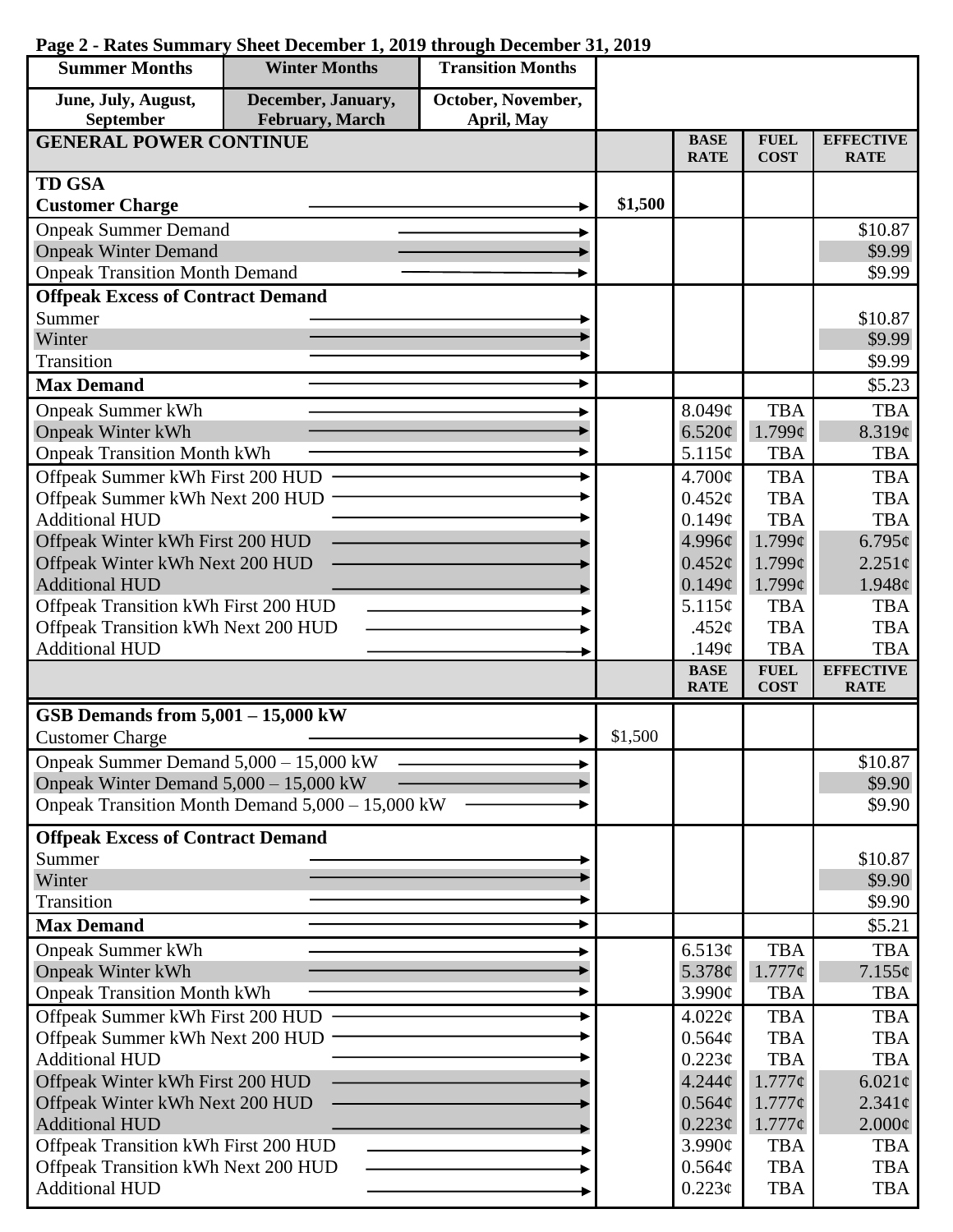## **Page 3 - Rates Summary Sheet December 1, 2019 through December 31, 2019**

| <b>Summer Months</b>                                     | <b>Winter Months</b> | <b>Transition Months</b> |         |                            |                            |                                 |
|----------------------------------------------------------|----------------------|--------------------------|---------|----------------------------|----------------------------|---------------------------------|
| June, July, August,                                      | December, January,   | October, November,       |         |                            |                            |                                 |
| September                                                | February, March      | April, May               |         |                            |                            |                                 |
| <b>GENERAL POWER CONTINUE</b>                            |                      |                          |         | <b>BASE</b><br><b>RATE</b> | <b>FUEL</b><br><b>COST</b> | <b>EFFECTIVE</b><br><b>RATE</b> |
| MSB Demands greater than 5,000 kW                        |                      |                          |         |                            |                            |                                 |
| <b>Customer Charge</b>                                   |                      |                          | \$1,500 |                            |                            |                                 |
| Onpeak Summer Demand > 5,000                             |                      |                          |         |                            |                            | \$10.24                         |
| Onpeak Winter Demand > 5,000                             |                      |                          |         |                            |                            | \$9.27                          |
| Onpeak Transition Month Demand > 5,000                   |                      |                          |         |                            |                            | \$9.27                          |
| <b>Max Demand</b>                                        |                      |                          |         |                            |                            | \$2.26                          |
| <b>Offpeak Excess of Contract Demand</b>                 |                      |                          |         |                            |                            |                                 |
| Summer<br>Winter                                         |                      |                          |         |                            |                            | \$10.24<br>\$9.27               |
| Transition                                               |                      |                          |         |                            |                            | \$9.27                          |
| <b>Onpeak Summer kWh</b>                                 |                      |                          |         | 5.779¢                     | <b>TBA</b>                 | <b>TBA</b>                      |
| <b>Onpeak Winter kWh</b>                                 |                      |                          |         | 4.639¢                     | $1.740\text{¢}$            | 6.379¢                          |
| <b>Onpeak Transition Month kWh</b>                       |                      |                          |         | 3.589¢                     | <b>TBA</b>                 | <b>TBA</b>                      |
| Offpeak Summer kWh First 200 HU <del>D</del>             |                      |                          |         | 3.279¢                     | <b>TBA</b>                 | <b>TBA</b>                      |
| Offpeak Summer kWh Next 200 HUD                          |                      |                          |         | 0.310¢                     | <b>TBA</b>                 | <b>TBA</b>                      |
| <b>Additional HUD</b>                                    |                      |                          |         | $0.055\phi$                | <b>TBA</b>                 | <b>TBA</b>                      |
| Offpeak Winter kWh First 200 HUD                         |                      |                          |         | 3.502¢                     | $1.740\phi$                | 5.242¢                          |
| Offpeak Winter kWh Next 200 HUD                          |                      |                          |         | $0.310\phi$                | $1.740\epsilon$            | $2.050\phi$                     |
| <b>Additional HUD</b>                                    |                      |                          |         | $0.055\phi$                | $1.740\varphi$             | $1.795\epsilon$                 |
| Offpeak Transition kWh First 200 HUD                     |                      |                          |         | 3.589¢                     | <b>TBA</b>                 | 5.293 $\phi$                    |
| Offpeak Transition kWh Next 200 HUD                      |                      |                          |         | $0.310\phi$                | <b>TBA</b>                 | 2.014¢                          |
| <b>Additional HUD</b>                                    |                      |                          |         | $0.055\phi$                | <b>TBA</b>                 | <b>TBA</b>                      |
|                                                          |                      |                          |         | <b>BASE</b><br><b>RATE</b> | <b>FUEL</b><br><b>COST</b> | <b>EFFECTIVE</b><br><b>RATE</b> |
| MSD Demands greater than 25,000 kW                       |                      |                          |         |                            |                            |                                 |
| <b>Customer Charge</b>                                   |                      |                          | \$1,500 |                            |                            |                                 |
| <b>Onpeak Summer Demand</b>                              |                      |                          |         |                            |                            | \$10.24                         |
| <b>Onpeak Winter Demand</b>                              |                      |                          |         |                            |                            | \$9.27                          |
| <b>Onpeak Transition Demand</b>                          |                      |                          |         |                            |                            | \$9.27                          |
| <b>Max Demand</b>                                        |                      |                          |         |                            |                            | \$1.64                          |
| <b>Offpeak Excess of Contract Demand</b>                 |                      |                          |         |                            |                            |                                 |
| Summer                                                   |                      |                          |         |                            |                            | \$10.24                         |
| Winter                                                   |                      |                          |         |                            |                            | \$9.27                          |
| Transition                                               |                      |                          |         |                            |                            | \$9.27                          |
| <b>Onpeak Summer kWh</b>                                 |                      |                          |         | 5.440¢                     | <b>TBA</b>                 | <b>TBA</b>                      |
| <b>Onpeak Winter kWh</b>                                 |                      |                          |         | 4.298¢                     | $1.740\phi$                | 6.038¢                          |
| <b>Onpeak Transition Month kWh</b>                       |                      |                          |         | 3.248¢                     | <b>TBA</b>                 | <b>TBA</b>                      |
| Offpeak Summer kWh First 200 HUD                         |                      |                          |         | 2.939¢                     | <b>TBA</b>                 | <b>TBA</b>                      |
| Offpeak Summer kWh Next 200 HUD                          |                      |                          |         | 0.282¢                     | <b>TBA</b>                 | <b>TBA</b>                      |
| <b>Additional HUD</b>                                    |                      |                          |         | $0.208\phi$                | <b>TBA</b>                 | <b>TBA</b>                      |
| Offpeak Winter kWh First 200 HUD                         |                      |                          |         | 3.161¢                     | $1.740\phi$                | $4.901\phi$                     |
| Offpeak Winter kWh Next 200 HUD<br><b>Additional HUD</b> |                      |                          |         | 0.282¢<br>$0.223\phi$      | $1.740\phi$<br>$1.740\phi$ | $2.022\phi$<br>$1.963\ell$      |
| Offpeak Transition kWh First 200 HUD                     |                      |                          |         | 3.248¢                     | <b>TBA</b>                 | <b>TBA</b>                      |
| Offpeak Transition kWh Next 200 HUD                      |                      |                          |         | $0.282\ell$                | <b>TBA</b>                 | <b>TBA</b>                      |
| <b>Additional HUD</b>                                    |                      |                          |         | $0.223\phi$                | <b>TBA</b>                 | TBA                             |